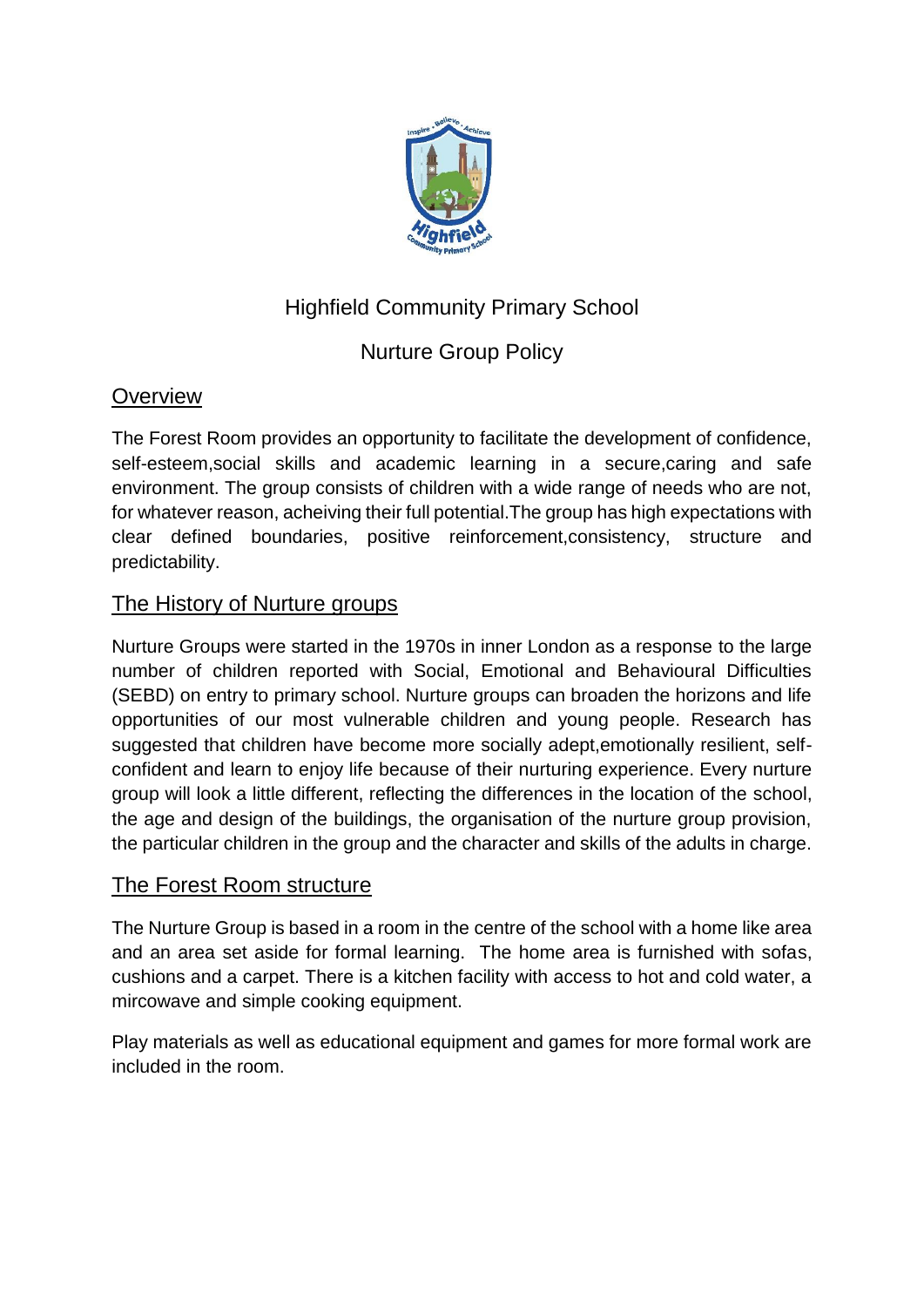Children will attend for a period of up to four terms – planning for reintegration or further assessment is essential and will be decided by the class teacher, parents and nurture staff.

The children will be on the register of their mainstream class. The nurture group will run in the afternoon. The children will stay within the Nurture room for the whole session.

The group has a maximum of ten children and its composition is carefully structured to create a balanced and functional group.

The group operates within all school policies and is an integral part of our school. The staff members that work in the nurture room are the same staff for every session. The two members of our nurture team will work closely with the children across school.

The Nurture Group is staffed at a minimum level of two full time Nurture Group assistants who work as a team. Neither adult should be available to cover for absent staff within the school as the success of a Nurture Group depends on the continuity it provides for the children.

In the absence of one of the Nurture Groups' team, the group would not normally function; however children will be supported in their mainstream class where possible. Where possible the children should be told in advance if it is a planned absence. If another suitable member of staff is available to support the group the sessions would be able to go ahead.

## Placement Criteria

Each child will be selected for the Forest Room for individual reasons. Children may be selected where they would benefit from support with their social, emotional and behavioural development. Class teachers will complete a referral form if they feel that a child would benefit from being part of the group. A panel meeting will take place termly where discussions will take place between nurture group staff and Headteacher to decide whether they can be placed in the group at that time. A Boxall profile questionnaire will also be completed by the class teacher to identify the main areas of need. The nurture group staff will discuss with the parent/carers the reasons why their child would benefit from attending the Forest Room in a drop in session that will take place before the child starts in the group.

## Assessments

A Boxall Profile assessment is completed every term to monitor progression. From the information gathered targets are set and are recorded on an Individual Education Plan (IEP) which are referred to throughout the term. Assessments towards targets will take place and are recorded on a weekly basis.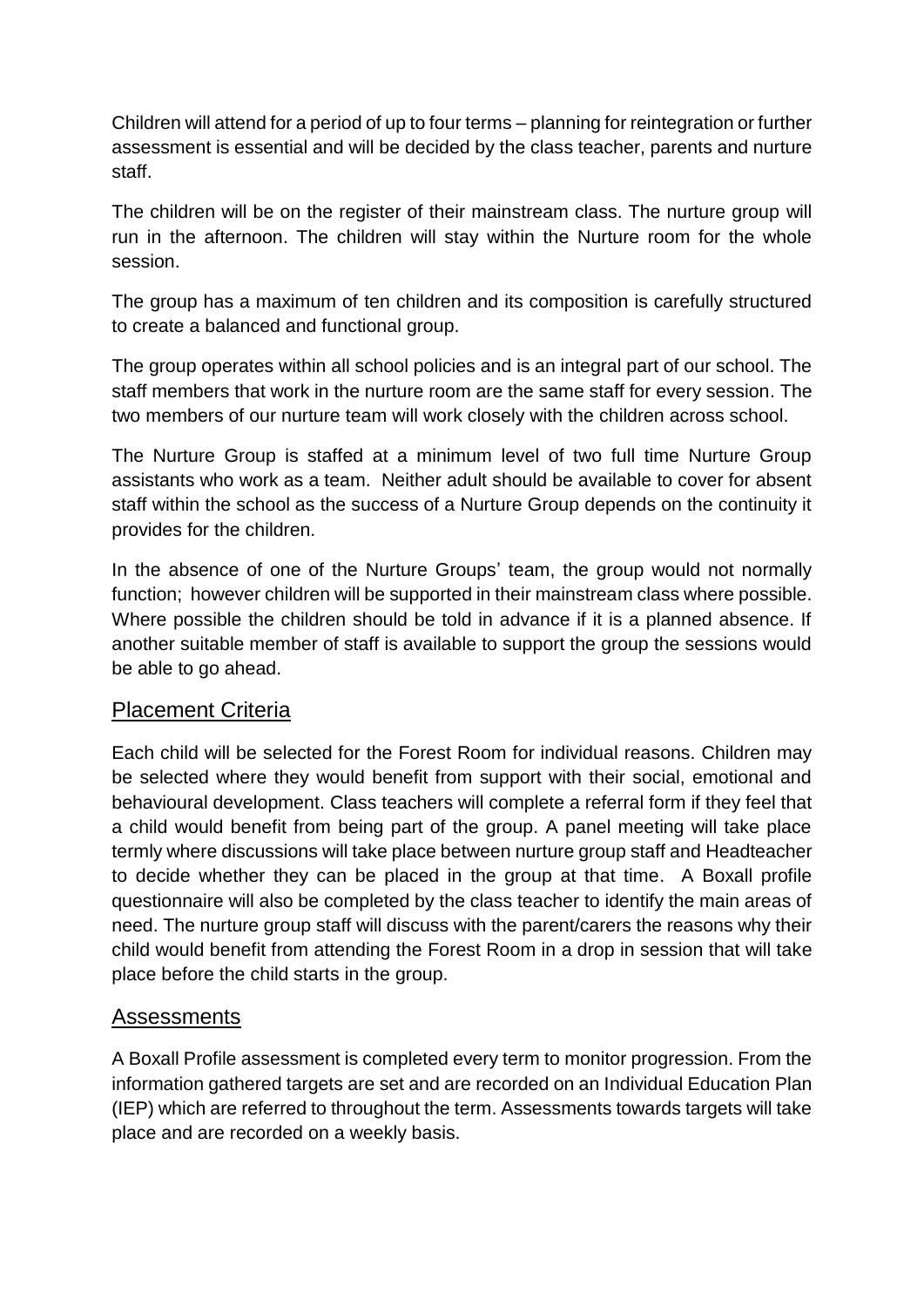## **Reintegration**

Re-integration will be planned and discussed with the parents, the class teacher, Nurture Group team and the child. Sessions will be shortened and reduced over a 2/4 week period. If for any reason the child is not reacting well to reintegration, the process may be slowed down or stopped completely until a more appropriate time. All children attending the Nurture Group are likely to need resources beyond those usually provided by the school. They will be at a minimum of School Support of the SEN Code of Practice.

## Roles and responsibilities

#### Role of the Headteacher

The Headteacher has overall responsibility for the functioning of the Nurture Group within the school. He is responsible for:

- the operational management of the Nurture Group including the arrangements in the case of absence of the Nurture Group staff or closure of the Nurture **Group**
- oversight of the curriculum planning and monitoring of work within the Nurture Group
- ensuring the Health and Safety procedures are followed in accordance with the school's policy
- ensuring that the Nurture Group operates within the school policies.
- To be involved with selection and reintegration.

#### Role of the School SENCO

- To liaise with the Nurture Group assistants and class teachers this will include the development and implication of IBPs
- To be involved in formal reviews as outlined in the Code of Practice.

#### Role of the Nurture Group Staff

The Nurture Group staff are responsible for the day-to-day management of the class. They have the following duties:

- To carry out, and contribute to, school policies and procedures, including child protection procedures where appropriate.
- To organise and plan the activities and curriculum of the classroom, bearing in mind the individual needs of each child.
- To maintain the Nurture Group principle. This is to provide a carefully routined day, where there is a balance of learning and teaching, affection and structure within a home-like atmosphere.